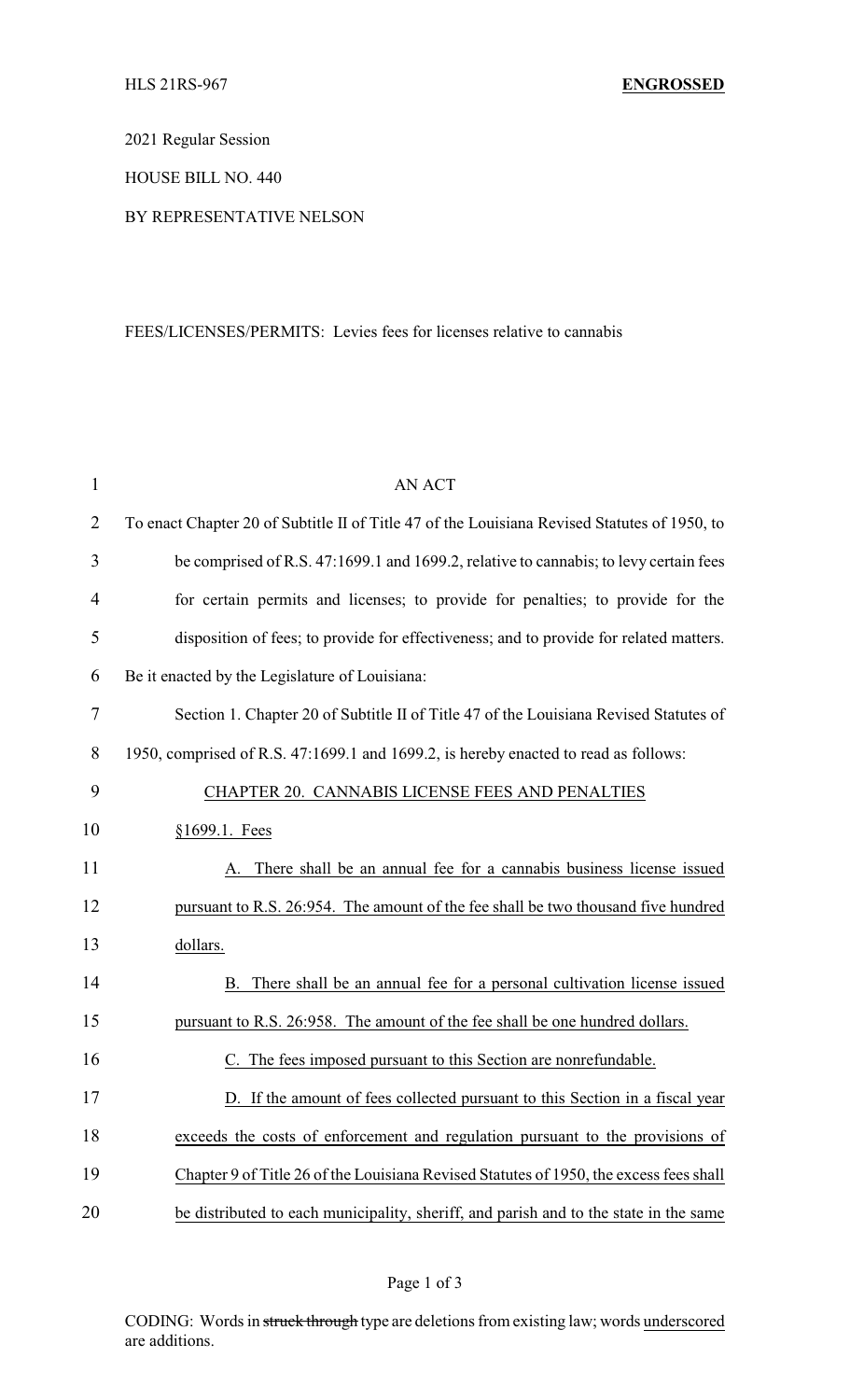| $\mathbf{1}$ | proportion as the distributions of taxes collected for sales regulated by Chapter 9 of    |  |  |
|--------------|-------------------------------------------------------------------------------------------|--|--|
| 2            | Title 26 of the Louisiana Revised Statutes of 1950 for that fiscal year.                  |  |  |
| 3            | §1699.2. Civil penalties                                                                  |  |  |
| 4            | A. Each person who violates any provision of this Chapter or Chapter 9 of                 |  |  |
| 5            | Title 26 of the Louisiana Revised Statutes of 1950, or any rule adopted pursuant to       |  |  |
| 6            | this Chapter or Chapter 9 of Title 26 of the Louisiana Revised Statutes of 1950, shall    |  |  |
| 7            | be subject to a civil penalty of not more than fifty thousand dollars for each act of     |  |  |
| 8            | violation and for each day of violation.                                                  |  |  |
| 9            | B. Civil penalties may be assessed only by a ruling of the commissioner of                |  |  |
| 10           | alcohol and tobacco control based upon an adjudicatory hearing held in accordance         |  |  |
| 11           | with the provisions of the Administrative Procedure Act, this Chapter, and Chapter        |  |  |
| 12           | 9 of Title 26 of the Louisiana Revised Statutes of 1950.                                  |  |  |
| 13           | Section 2. This Act shall take effect and become operative if and when the Act            |  |  |
| 14           | which originated as House Bill No. 699 of this 2021 Regular Session of the Legislature is |  |  |
| 15           | enacted and becomes effective.                                                            |  |  |
|              |                                                                                           |  |  |

## DIGEST

The digest printed below was prepared by House Legislative Services. It constitutes no part of the legislative instrument. The keyword, one-liner, abstract, and digest do not constitute part of the law or proof or indicia of legislative intent. [R.S. 1:13(B) and 24:177(E)]

| HB 440 Engrossed | 2021 Regular Session |        |
|------------------|----------------------|--------|
|                  |                      | Nelson |
|                  |                      |        |

Abstract: Levies fees for certain licenses relative to cannabis.

Proposed law levies an annual fee of \$100 for a personal cultivation license.

Proposed law levies an annual fee of \$2,500 for a cannabis business license.

Proposed law provides that if the amount of fees collected pursuant to proposed law in a fiscal year exceeds the costs of enforcement and regulation, the excess fees shall be distributed proportionally to certain municipalities, sheriffs, parishes, and the state in the same proportion as the distributions of taxes collected for sales regulated by proposed law (Chapter 9 of Title 26 as provided by HB No. 699 of the 2021 R.S.).

Proposed law provides for civil penalties of not more than \$50,000 for each violation of proposed law (Chapter 9 of Title 26 as provided by HB No. 699 of the 2021 R.S.).

Proposed law provides that civil penalties may be assessed only by a ruling of the commissioner of alcohol and tobacco control upon an adjudicatory hearing.

Proposed law is contingent upon the passage of HB No. 699 of the 2021 R.S.